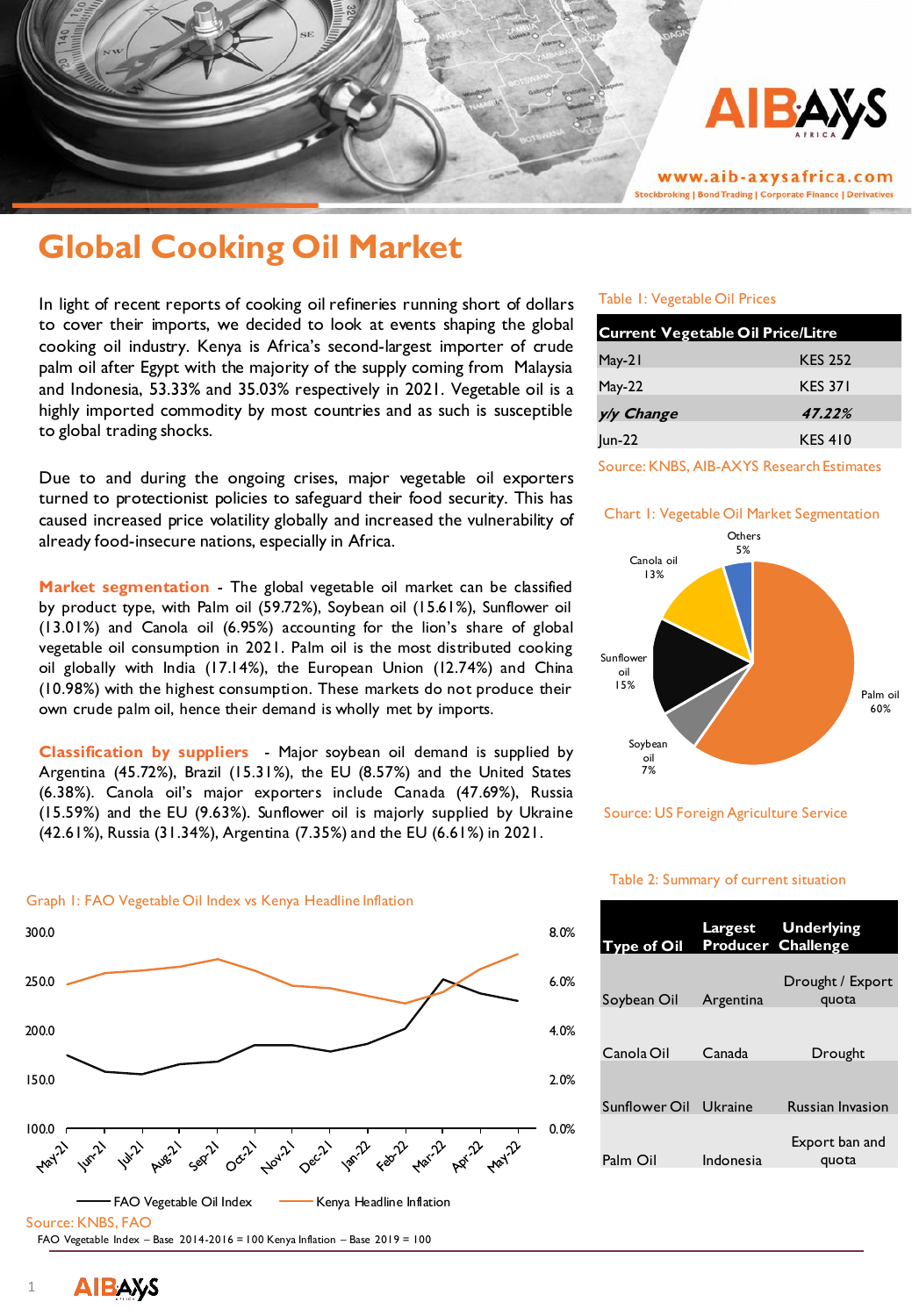## **HOW DID WE GET HERE?**

## **1. Pre-Russia-UkraineWar**

Before the Russian invasion of Ukraine, the global supply of vegetable oil was already depressed due to a variety of factors:

- **Soybeans** Poor climatic conditions in South America through drought negatively affected soybean production in Argentina, Brazil and Paraguay leading to a projected 5.00% reduction in volumes in 2022 compared to the 136 Mn Metric tons produced in 2021.
- **Rapeseed (Canola)** Drought conditions in North America saw Canada's canola oil production fall by an estimated 35.00% leading to a subsequent decline of 50% in exports compared to 2021.
- **Palm Oil** The occurrence of Typhoon Rai in December 2021 and an acute labour shortage worsened by pandemic restrictions on worker mobility drastically affected Malaysia's production of palm oil downwards to 18.00 Mn Metric tons.

## **2. Post Russia-Ukraine Invasion**

Post invasion the increase in vegetable oil prices has hit record highs, negatively affecting net importers, especially in low-income countries including Kenya. Both Russia and Ukraine supply 80.0% of global Sunflower seeds with the war disrupting farming and processing in Ukraine. Other factors driving higher prices include;

- **Russia Trade Sanctions** international business sanctions against Russia and the imposition of an export quota on sunflower oil by authorities in Russia have further weighed down on the global supply of sunflower oil.
- **Argentina Tariff Change** In mid-March 2022, Argentina announced an export ban on soybean oil, later reversing this decision on March 31st, and increasing the export tariffs by 300 bps to 33% for soybean meal and soybean oil.
- **Indonesia Export Ban** At the end of April 2022, Indonesia announced an export ban on crude and refined palm oil which was later reversed and instead imposed quotas to ensure 10 Mn Metric tons are kept locally.

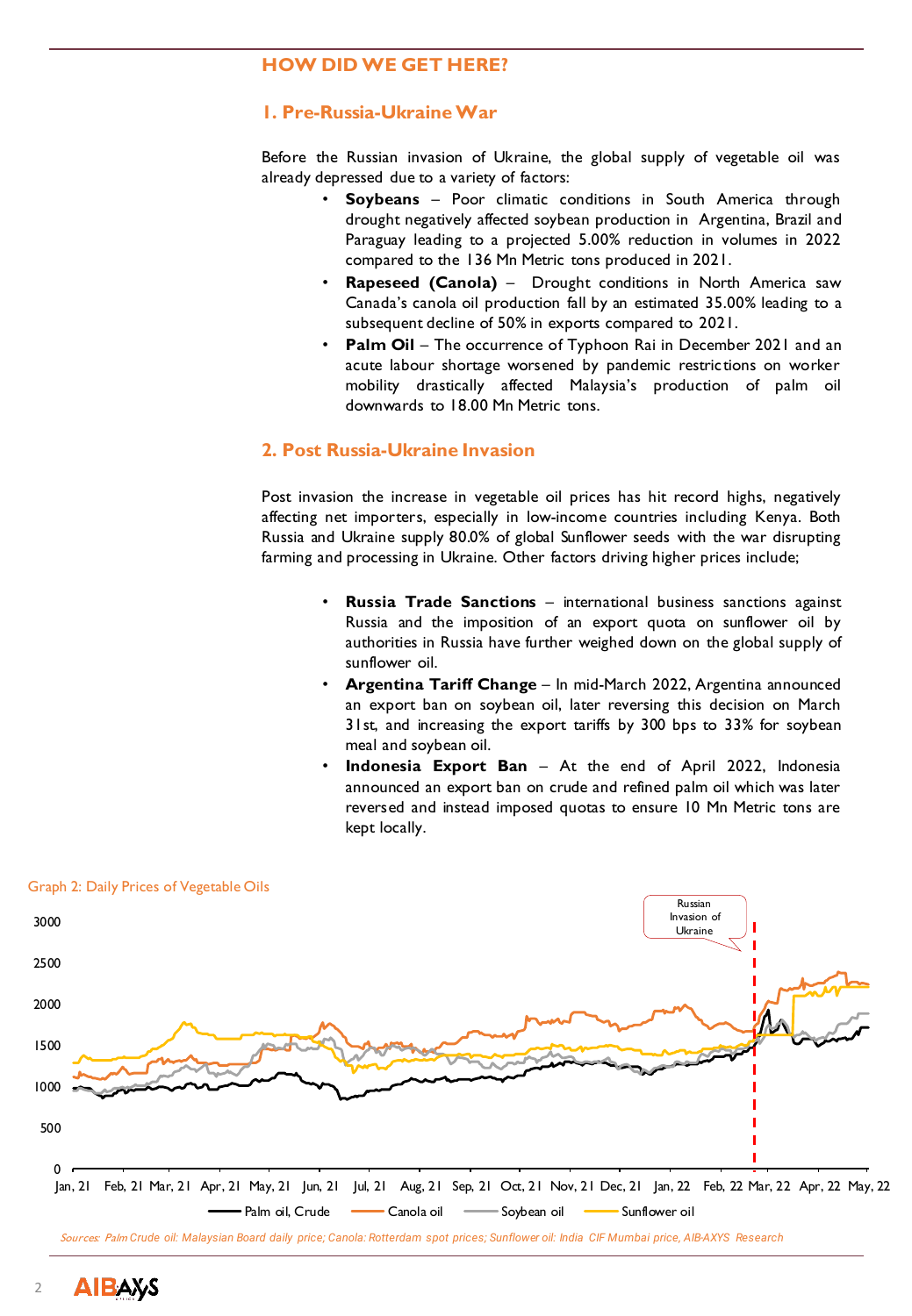## **The Kenyan Situation**

- $\triangleright$  Locally the retail price of cooking oil per litre has nearly doubled within the year. The price increased by 5.3% month-to-month to **KES 370.71** per litre in May 2022, in line with soaring inflation of 7.10% during the month. The largest vegetable cooking oil refinery by market share, **Pwani Oil**, recently announced the temporary shutdown of its oil plant due to an acute shortage of crude palm oil, currently solely sourced from Malaysia, attributed to difficulties in obtaining dollars to meet suppliers' dues in the increasingly competitive market. **Kapa Oil** Refineries Ltd have likewise, ceased operations citing the shortage of palm oil.
- $\triangleright$  The cooking oil manufacturer's claims came at the heels of similar concerns by the Kenya Association of Manufacturers (KAM) that persistent dollar shortages in the country have mushroomed a parallel exchange rate market above the CBKs official rates; and commercial banks had, in April, imposed caps on dollar purchases. The vegetable oil refineries have indicated that they will seek dollar payments from their distributors and customers going forward, in a bid to seek a reprieve from the current situation.
- $\triangleright$  On the other hand, the Central Bank and National Treasury remain adamant that the dollar supply in the market is adequate, dismissing KAM's and Pwani Oil's claims. The CBK's forex reserves remained adequate, above the East African Community's (EAC) recommendation of 4.5 months of import cover, and Kenya's statutory requirement of four months, at **4.89 months** of import cover of **USD 8,219Mn**. The reserves are mainly used to service government debt repayment and essential government imports.

## **Conclusion**

- $\triangleright$  Locally, increased dollar demand in the wake of increased energy and commodity prices remains a threat, especially if unmatched by dollar inflows from our largest foreign exchanges: tea, coffee and horticultural produce. With the Central Bank of Kenya (CBK) signaling reluctance on intervention in the dollar demand market for palm oil importers, we anticipate, further hikes in the prices of vegetable cooking oil amid reduced and competitive decreased supply. We view higher cooking oil prices (likely to touch highs of **KES 500/Litre** before the elections) to continue exerting inflationary pressure on the economy.
- $\triangleright$  The persistence of the current high prices of vegetable oils is directly dependent on the resolution of the conflict between Russia and Ukraine. Globally, we propose;
	- Suspension or easing of mandates for the use of edible vegetable oils in biofuels in order to alleviate some of the demand pressure on the commodity, lowering prices. Similarly, we anticipate that the export restrictions to the supply of palm oil, soybean oil and sunflower oil will be temporal and limited to the countries that have issued them, with the outlook for production projected to be positive following improved weather conditions in the current year.
	- Government and private sector investment in local production of cooking oil components so as to reduce import demand. Given the local climatic conditions are favorable and expected growth rate of global cooking oil demand this is likely to be a key export earner.